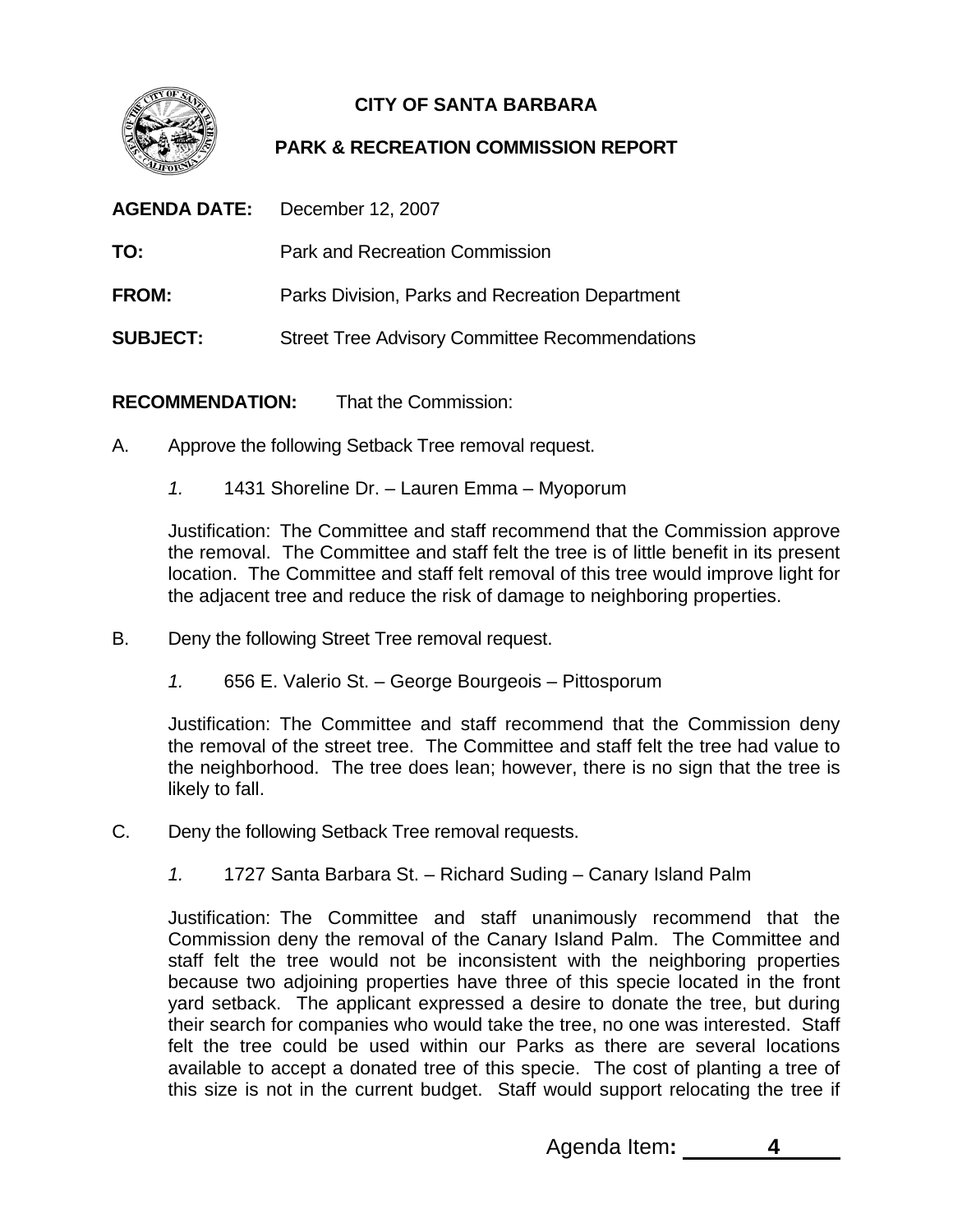Park and Recreation Commission Report Street Tree Advisory Committee Recommendations December 12, 2007 Page 2

> this was done at the applicant's expense. In a subsequent conversation with the applicant he advised that he does not have the budget to transplant the tree either.

## *2.* 920 Ontare Rd. – Virginia Revendy – Olive

Justification: The Committee and staff unanimously recommend that the Commission deny the removal. The Committee and staff feel that fruit drop is not a valid reason to remove the tree. The Committee suggested that the applicant's mailbox could be moved to a location that would permit the applicant to access the mail without transiting through fallen fruit on the way to the mailbox.

*3.* 231 Los Aguajes – Ross Koda – Mexican Fan Palm

Justification: The Committee and staff recommend that the Commission deny removal. The Committee and staff felt the hazard can be mitigated with proper pruning and that trees of this specie can be trimmed at almost any height. Trees of this specie in the immediate area have been pruned and are 3 times the height of this tree.

*4.* 203 Chapala St. – Richard W. Sanders – Monkey Puzzle

Justification: The Committee and staff recommend that the Commission deny the removal. The Committee and staff determined the tree is part of the original landscape of a hotel that was located in this area. During investigation of the tree area, there were many male cones and no evidence of female cones. Male cones are small and do not pose a hazard. The Committee and staff felt the tree adds character and benefits the entire community.

- D. Recommend postponement of a decision and ask for more information from the applicant.
	- *1.* 907 Isleta Ave. Mary Turley Norfolk Island Pine

Justification: The Committee and staff recommend the Commission postpone a decision until landscape plans are provided. The Committee and staff do not think the tree is a fire hazard and with some direction in proper pruning, the tree can be maintained above the roof height. However, there may be some merit to removing the tree dependent on what landscaping plans the applicant has.

- E. Approve the following Street Tree Designation.
	- *1.* 1000 block of East Haley St.